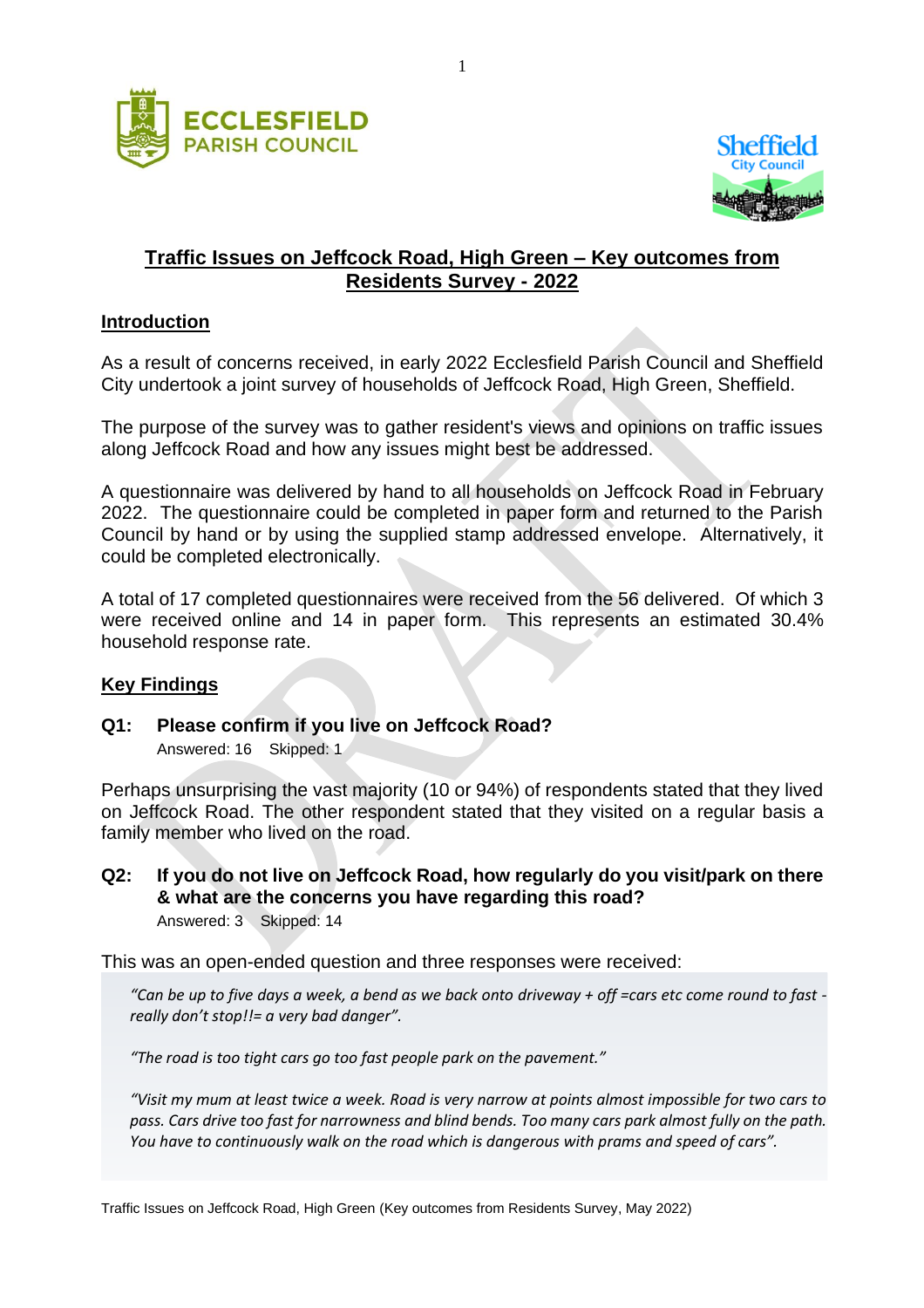#### **Q3: With regards to Jeffcock Road - how concerned are you regarding the below issues?**

Answered: 17 Skipped: 0

The findings showed that respondents were very concerned about all the three issues identified:

- The main area of most concern was 'speed of cars', with 94% (or 16) of respondents stating that they were extremely concerned about it, and 6% (1) slightly concerned. No respondents stated that they were not at all concerned about this.
- This was followed by 'amount of cars'. 76.5% (13) of respondents were extremely concerned and 17.6% (2) were slightly concerned about this. 1 respondent (or 5.9%) stated that they were not at all concerned.
- 76.5% (13) of respondents were extremely concerned about 'pedestrian safety' and 11.8% (2). 2 respondents (11.8%) stated that they were not at all concerned.

# **Q4: Please state if you have any other concerns regarding transport issues on Jeffcock Road?**

Answered: 14 Skipped: 3

This was an open-ended question, and the 14 responses were grouped by theme frequency. The main themes were:

- Parking (including blocking drives).
- Road too narrow/small.
- Too much traffic along the road.
- Pedestrian safety.

Some typical and illustrative responses are given below:

*"It is a generally busy road as cars seem to use it as a thoroughfare."*

*"The traffic is far too heavy. It has got much worse since Sainsburys, Paces and the leisure centre also it is being used as a short cut to the north (i.e. M1) of the area by people from lower High Green, Chapeltown and Burncross. Most driving at excessive speed"*

*"Car parking on the corner of Angram Road. It makes this busy access just a single lane carriageway with considerable blind spots, and it could be very dangerous for both".*

*"People parking in front of driveways making it hard to get off drive, also people parking on pavements people with prams have to go on the road to pass."*

*"We think the road is too narrow for two way traffic and parked cars".* 

*"The amount of traffic on our road is concerning (evenings mostly affected) passing traffic having to mount the kerb to pass each other on the bend"*

*"People & mothers with prams & children having to walk on road. Motor bike doing wheels. Cars on pavement and being able to get through gate".*

Traffic Issues on Jeffcock Road, High Green (Key outcomes from Residents Survey, May 2022)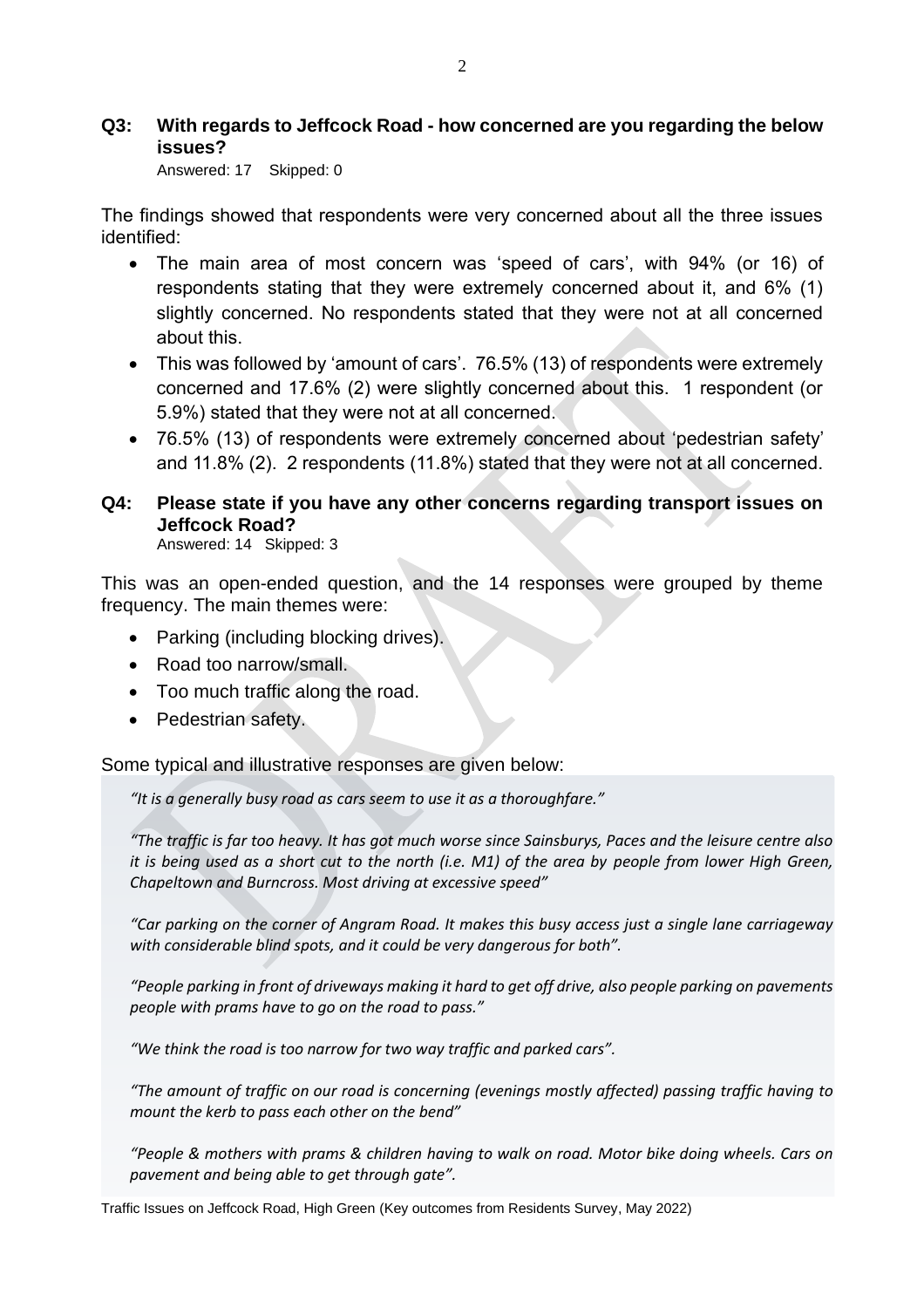# **Q5: Please tell us what you think would be the most effective options to improve Highway safety along Jeffcock Road?**

Answered: 17 Skipped: 0

The overall message from the respondents was that something needed to be done to improve highway safety, though views differed to this open-ended question on the most effective way to do this. When coded and grouped by theme.

- The options mentioned most by respondents were (i) some form of traffic calming measures (with various suggestions being made including speed bumps and a 20 mph speed limit) and (ii) One way or blocking the road at one end and (ii) some form of parking restrictions. Both of these options were mentioned 9 times.
- Next came some form of parking restrictions, such as the introduction of double yellow lines and resident only parking scheme. This option was mentioned 5 times.
- Of the two other suggested options, one respondent stated that vans should be banned and another that urging that a one-way system should not be introduced.

Some typical and illustrative responses are given below:

*"Double yellow lines on the worst areas. Speed reduction to 20mph on Jeffcock Road and Angram Road with penalties for parking with 2 wheels on the pavements".*

*"Block road at Circle end to stop motor cars & cycles or 20mph limit."*

*"Speed limits signs. When trying to get of your own drive cars are on top of you within seconds."*

*"One way system and carefully placed speed bumps."*

*"One way system no good at all still got people parking on footpath people having to walk on road with prams and disable scooter or with wheelchair".*

*"Make it one way only and make a 20 miles road".*

*"To close the road at the Angram Road end, allowing access to Angram road, the park and the shops from Mortomley Road. This area is so narrow vehicles have great difficulty going through, there is no footpath because of parked cars, pedestrians are having to walk in the traffic."*

*"Make this road a one way system!!! Reduce speed limit!!!"*

### **Q6: If you feel parking is an issue, what parking control(s) would you suggest be established?**

Answered: 9 Skipped: 8

The most common suggestion by a wide margin was introduction of double or single yellow lines. 5 or 56% of respondents favoured this. The introduction of parking permits, restricting parking to one side of the road and the introduction of a one-way system were all suggested once. One respondent simply answered 'yes' to the idea of more controls.